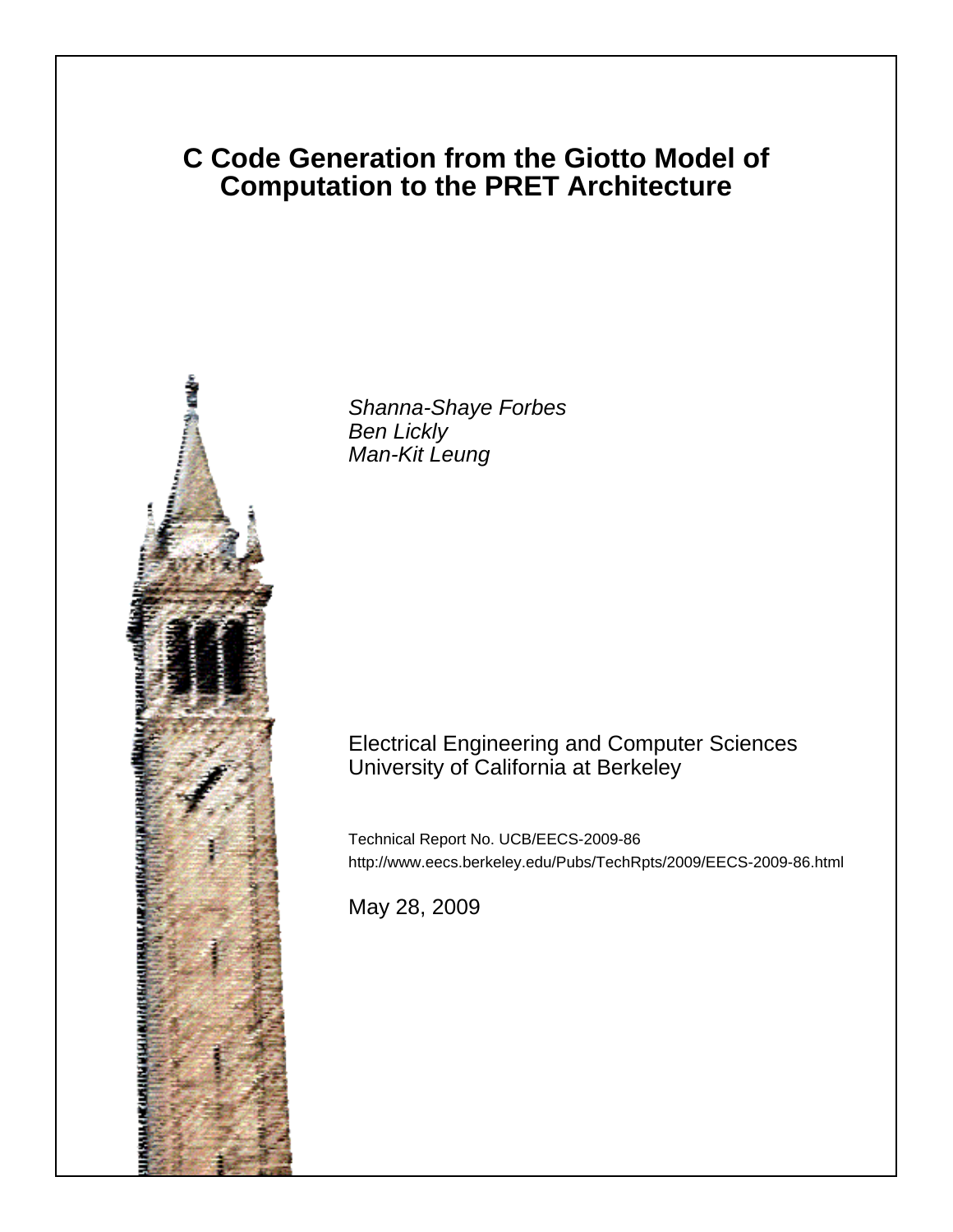Copyright 2009, by the author(s). All rights reserved.

Permission to make digital or hard copies of all or part of this work for personal or classroom use is granted without fee provided that copies are not made or distributed for profit or commercial advantage and that copies bear this notice and the full citation on the first page. To copy otherwise, to republish, to post on servers or to redistribute to lists, requires prior specific permission.

# Acknowledgement

This work was supported in part by the Center for Hybrid and Embedded Software Systems (CHESS) at UC Berkeley, which receives support from the National Science Foundation (NSF awards #0720882 (CSR-EHS: PRET) and #0720841 (CSR-CPS)), the U. S. Army Research Office (ARO #W911NF-07-2-0019), the U. S. Air Force Office of Scientific Research (MURI #FA9550-06-0312), the Air Force Research Lab (AFRL), the State of California Micro Program, and the following companies: Agilent, Bosch, Lockheed-Martin, National Instruments, and Toyota. It was also supported in part by the NASA Harriet G. Jenkins Pre-doctoral Fellowship Program (JPFP).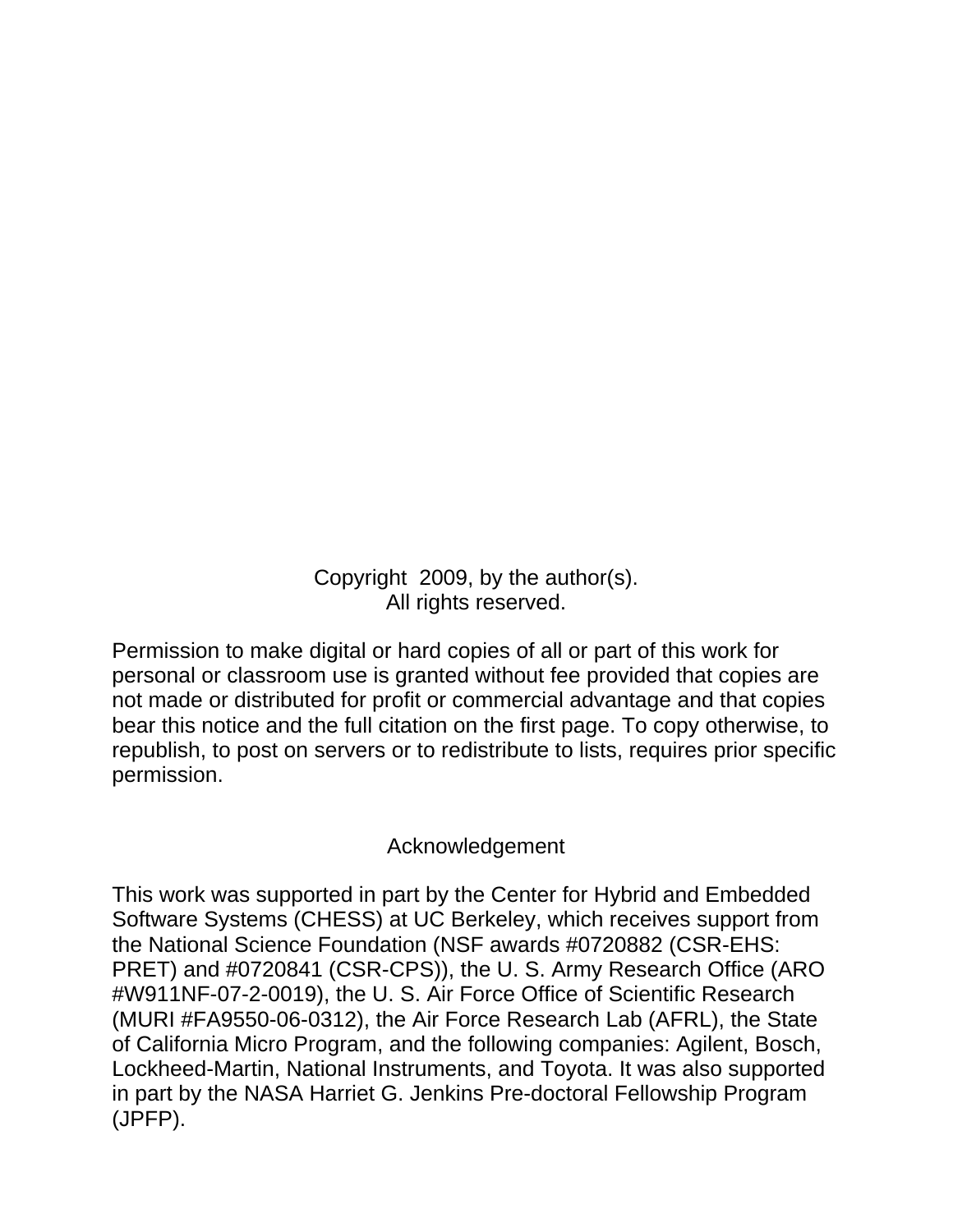# C Code Generation from the Giotto Model of Computation to the PRET Architecture

Shanna-Shaye Forbes, Ben Lickly, and Man-Kit Leung {sssf,blickly,jleung}@eecs.berkeley.edu May 15, 2009

*Abstract*—We present code generation from the Giotto model of computation in Ptolemy II to the Precision Timed (PRET) Architecture. Giotto is a time-triggered programming model that provides the user with methods to specify timing at a high level, and PRET is a processor architecture that emphasizes predictable timing. The goal of code generation is to automatically generate code that correctly implements the semantics of the model as the designer has specified. We use the ISA-level timing controls of PRET in the C code we generate to fulfill the timing constraints of the Giotto model. We run the generated code on the cycleaccurate PRET simulator to verify that our designs meet their deadlines.

#### I. INTRODUCTION

In real-time embedded systems it is important to guarantee correct functionality as well as timing constraints. Timing in real-time embedded systems has always been of high importance. However, with recent trends toward incorporating X-by-wire systems in automotive and avionics systems, the need for ensuring and predicting timing has gained renewed attention. C, the de facto programming language for most embedded platforms, lacks constructs to specify precise timing. In addition, most embedded processors also lack constructs to provide deterministic and precise timing at the hardware level. In hard real-time systems where timing precision is critical, hardware support for precise timing is necessary. One model of computation with timing semantics used in embedded controllers is Giotto. A processor that provides deterministic and precise timing is PRET. This project maps the Giotto timing semantics to a processor with direct hardware support instead of best effort attempts at timing.

## II. GIOTTO

Giotto is a time-triggered language and model of computation that allows a control engineer to specify the semantics of time-triggered sensor readings, task invocations, actuator updates, and mode switches independent of the platform used to implement it [3], [4].

Giotto is best utilized by hard real-time specifications that are periodic and feature multi-modal behavior. It is useful for control systems such as fly-by-wire or brake-by-wire where the responses of the system must be fairly periodic and have multiple modes of operation. The modes of operation can include a startup, cruise control/autopilot, normal operation as well as a mode in case of partial equipment failure.

In Giotto semantics tasks are executed at a specific frequency  $w_t$  within a specific period  $\pi$ . Tasks communicate through ports and they get input values from ports at the beginning of the tasks logical execution time  $\pi/\omega_t$  and produce their outputs at the end of their logical execution time. Tasks execute concurrently and there is a one unit delay in communication between tasks.

The Giotto model of computation is implemented as a domain in the Ptolemy II simulation and modeling environment. To select a particular model of computation the user selects and uses a director associated with the model of computation. A Giotto model is created with a Giotto Director in Ptolemy II. The period  $\pi$  of the mode is specified as the period parameter to the director and the frequency of each task  $\omega_t$  is specified as a frequency parameter to each Ptolemy II actor. If no values for the period and actor frequencies are provided as parameters default values of 0.1s and 1 are assumed respectively [1].



Fig. 1. A multi-modal Giotto specification modeled by Ptolemy II using the Modal Model Actor. Each mode is further refined to a sub-model containing, in this case, other Giotto tasks.

In [3] a mode in Giotto consists of all tasks to be run concurrently with a particular period. In Ptolemy II, a mode is slightly different but allows all models expressible in [3]. Ptolemy II allows the use of hierarchy that proves to be very convenient in the specification of control behavior. In addition it also reduces the number of distinct mode combination specifications that are necessary in [3]. A Ptolemy II mode is specified inside a finite state machine modal model and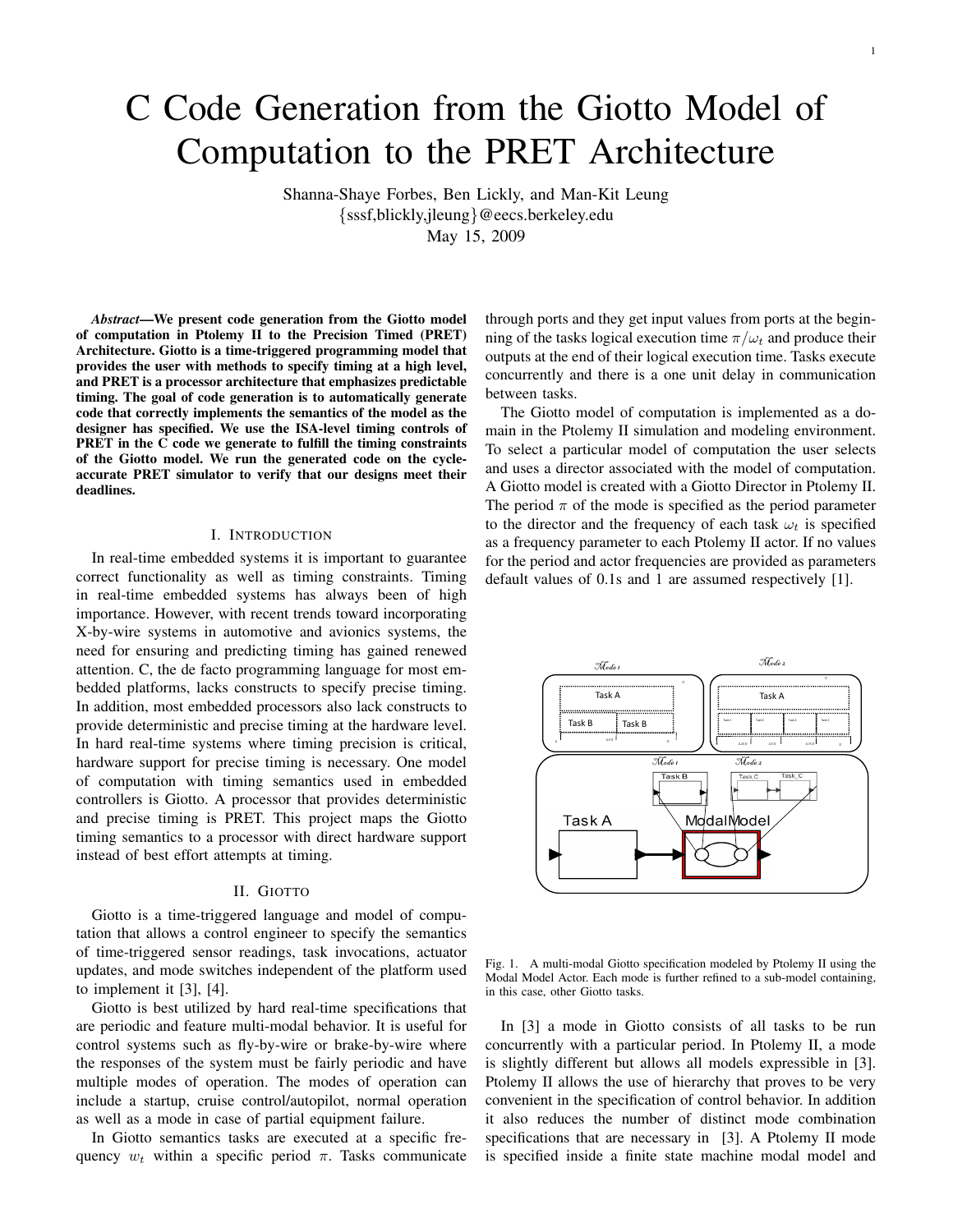

Fig. 2. The work flow of the design framework that iteratively refines code generation using schedulability and WCET analysis

improves the flattened specification present in [3] with the use of hierarchy. In Ptolemy II tasks, which are referred to as actors, at the same level of hierarchy execute concurrently and a modal model contains tasks that should be switched when a guard is enabled. If it is desirable to have three tasks: A, B, and C, where task A is always running and task C should replace task  $B$  when a certain condition is met, a designer could specify that in Ptolemy II as is shown in Figure 1. In Figure 1 task  $C$  is shown twice in the lower figure to indicate a frequency of 2. The lower portion of Figure 1 shows how the model is specified with Ptolemy II and the upper portion of the figure shows the logical execution times of each task based on their frequencies, and on the period parameter  $\pi$  of the Giotto Director.

Ptolemy II allows hierarchy through the use of composite actors. A composite actor contains actors and in some cases a director. If no director is present inside the composite actor the actor is transparent. If however there is a director present inside a composite actor the frequencies of the tasks inside the composite actor are all interpreted to be relative to the frequency of the composite actor itself. If a composite actor with frequency 2 contains a Giotto Director, and a task with frequency 3, the interpreted frequency of the task inside a composite actor is 6.

Each Giotto model is expected to specify a period as an attribute to the Giotto Director, the frequency of each task as an attribute to each actor, as well as initial values for outputs. If Giotto directors are used inside a composite actor, the period of the top most Giotto director is used, but the frequencies of the tasks inside the composite actor are relative to the frequency of the composite actor.

## III. PRET ARCHITECTURE

PRET [6], the Precision Timed Architecture, is a processor architecture aimed at guaranteeing timing predictability and analyzability. To do this, it replaces traditional architectural enhancements that improve average-case performance at the expense of worst-case performance with optimizations that have more predictable timing behavior. These include a hardware thread interleaved pipeline, on-chip scratchpad memories instead of caches, and instructions in its instruction set to control timing behavior. These timing instructions work as Ip

and Edwards' deadline instructions [5], using a special set of registers that are decremented every cycle to specify the timing behavior of the code between timing instructions.

We feel that these features provide an ideal platform on which to implement a Giotto program. In particular, the PRET architecture's timing instructions and hardware threads provide much of the functionality required by the real-time specifications of Giotto. Using macros that wrap these timing instructions, C code can be written that includes timing instructions. In this way, we can map Giotto specification into a program that very literally implements the real-time specifications of the program, without the need for preemption or software threads.

## IV. CODE GENERATION

To generate PRET C code from a Giotto model we created a PRET specific adapter in the Ptolemy II code generation framework [2]. This includes a Giotto code generation domain and a PRET C code generation target. The C code generation framework is split into preinitialize, initialize, fire, and postfire methods, mimicking the actor abstract semantics of Ptolemy II. The code generation produces a single monolithic C file that the user can compile and run on their target. Since the PRET simulator expects a separate executable for each hardware thread, we use C preprocessor definitions to define separate implementations within the single C file generated by the adapter framework.

Our work is a central piece of the design framework shown in Figure 2. A Giotto model specified in Ptolemy II is processed by the Ptolemy II code generation framework; it creates drivers for each actor/task specified in the model and also generates code for each actor. The code generation framework produces one C file, that we compile down into the executables to run on the PRET cycle accurate simulator. We currently use hand calculated WCET times, however when automated we plan to extend this work to use the PRET WCET analysis tool currently being developed at Columbia University to fully automate the process.

PRET has no real-time operating system, so each task maps directly to a hardware thread. This allows for much less timing jitter since the overhead of task switching is much smaller. Each hardware thread has its own registers and can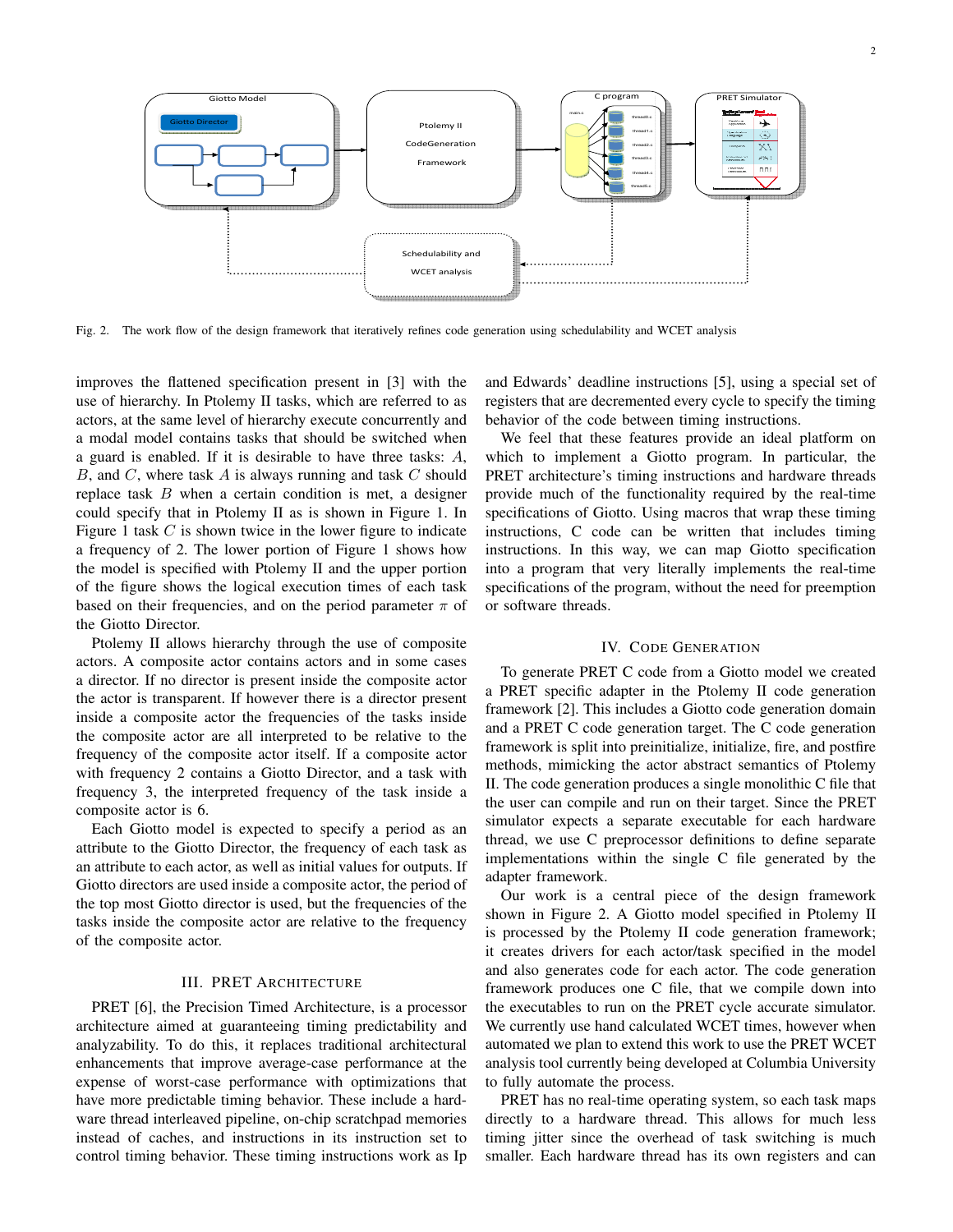be treated as a parallel processor. Like other shared memory architectures, PRET features an area of memory shared among all the processors. Since we implement tight timing controls to ensure each thread accesses shared memory at the correct time, we do not need to use semaphores for synchronization. Also since each task executes at a specified rate, we do not need to use a scheduler to manage communication. We map each task seen by a Giotto Director to its own hardware thread and ensure that its inputs are read at the beginning a task's iteration and outputs are written at the end of a task's iteration.

Hierarchy in Ptolemy II enables rich heterogeneous models, but also introduces complexities to code generation. As a result we currently support code generation for a subset of the actors in Ptolemy II and we allow the user to generate code with composite actors containing Synchronous Data Flow directors as well as Giotto directors. The code generator targeting PRET currently supports a SDF director inside a modal model refinement, however we have determined a feasible mechanism to support Giotto directors inside modal models which we will implement in the near future.

The user should also note that since we map each Giotto task to its own hardware thread, they are limited to at most 6 distinct Giotto tasks being executed concurrently if they target the current PRET simulator.

### *A. Example with Sample Generated Code*



Fig. 3. A simple Giotto model in the Ptolemy II environment. The frequency annotations specify how often each actor is executed per iteration.

In Figure 3, we can see a simple Giotto model in Ptolemy II. In Listing 1 we present a snapshot of the current status of C code generation of this example to the PRET architecture. Before starting the main loop, we use a synchronization instruction to ensure that all the threads start at the same time. We convert the period of the director and the frequency of a task to processor cycles, and this is the total execution time of one iteration of that task. Conceptually, we want the input driver to run at the start of an iteration, and the output driver to run at the end, to ensure that output values are written at the end of the logical execution time of the task. In order to achieve this, we use timing instructions to delay the call to the output driver until as late as possible. This can be seen in lines 16, 27, and 38, where we specify that the following code takes an amount of time equal to the task frequency minus the WCET bound of the output driver. On lines 19, 30, 41 are the

corresponding specifications that the output drivers do not take longer than their bounds.

# Listing 1. Main method of the Simple Giotto Model

```
int main (int argc, char *argv[]) {<br>initialize ();
      i n i t i a l i z e ( ) ; 2
jm p b u f d e a d l i n e t r y i n g j m p b u f ; 3
     register_jmpbuf(,,&_deadline_trying_jmpbuf__);<br>
if (setjmp(_deadline_trying_jmpbuf__)!=0) {<br>
puts ("Timing_failure!\n");<br>
SND_SIMULATION;<br>
7<br>
8
     SYNC("3F");<br>#hile (true){<br>#ifdef THREAD_0<br>#ifndef Simple_Ramp_OUTPUT_DRIVER_WCET<br>|2
           # w a r ni n g "Simple Ramp OUTPUT DRIVER WCET was n ot d e f i n e d . " 13
# d e f i n e Simple Ramp OUTPUT DRIVER WCET 1000 14
           # e n d i f 15
DEADBRANCH0(25000000−Simple Ramp OUTPUT DRIVER WCET ) ; / / p e ri o d−d r i v e r w c e t 16
           Sim pl e R am p d ri v e r i n ( ) ; / / r e a d i n p u t s f r om p o r t s d e t e r m i n i s t i c a l l y 17
           Simple_Ramp ();<br>DEADBRANCH0(Simple_Ramp_OUTPUT_DRIVER_WCET); // driver_wcet t
           Simple_Ramp_driver_out(); // output values to ports deterministically 20<br>#endif /∗ THREAD_0∗/ 21
           # i f d e f THREAD 1 22
# i f n d e f Simple outputs OUTPUT DRIVER WCET 23
           # w a r ni n g " Simple outputs OUTPUT DRIVER WCET was n ot d e f i n e d . " 24
# d e f i n e Simple outputs OUTPUT DRIVER WCET 1000 25
           # e n d i f 26
DEADBRANCH0(25000000−Simple outputs OUTPUT DRIVER WCET ) ; / / p e ri o d−d r i v e r w c e t 27
           Simple_outputs_driver_in (); //read inputs from ports deterministically [28]<br>20 Simple_outputs (); computer and the computer of the computer of the computer of the computer of the comput<br>DEADBRANCHO(Simple_outputs_OUTPUT_D
           Simple_outputs_driver_out (); // output values to ports deterministically 31<br>#endif /∗ THREAD_1∗/
           #ifdef THREAD_2
           #ifndef Simple_outputs2_OUTPUT_DRIVER_WCET
           # w a r ni n g " Simple outputs2 OUTPUT DRIVER WCET was n ot d e f i n e d . " 35
# d e f i n e Simple outputs2 OUTPUT DRIVER WCET 1000 36
           #endif<br>DEADBRANCH0(12500000 — Simple_outputs2_OUTPUT_DRIVER_WCET ) ;                               
           Simple_outputs2_driver_in (); // read inputs from ports deterministically<br>Simple_outputs2_driver_in (); // read inputs from ports deterministically
     Simple_outputs2();<br>DEADBRANCHO(Simple_outputs2_OUTPUT_DRIVER_WCET); // driver_wcet<br>Simple_outputs2_driver_out(); //output values to ports deterministically<br>#endif /* THREAD_2*/<br>}
      e x i t (0); 45\} 46
```
*Theorem 1:* Let A and B be actors with an output of A connected to an input of B. Using our code generation algorithm, if no exception is raised at runtime, then the following conditions are true.

- (a) There is no write/write hazard.
- (b) There is no write/read hazard.
- (c) Let  $q$  be the greatest common divisor of the periods of A and B,  $WGET_{A_{out}}$  to be the provided bound for A's output driver, and  $EXEC_{B_{in}}$  to be the execution time of B's input driver. If  $EXEC_{B_{in}} + WCEPT_{A_{out}} < g$ , then there is no read/write hazard.

*Proof:*

- (a) Since every global memory location has only a single writer, this is trivially true.
- (b) The pathological ordering for a write/read hazard is when the iterations of  $A$  and  $B$  end in the same cycle. Since the ordering of the threads is arbitrary,  $B$  may be earlier in the pipeline than A and start its next iteration first. But this only means that the timing instruction of A will be simultaneous with the first instruction of B. Since the memory load instruction is no longer in the pipeline and PRET memory accesses are blocking, no write/read hazard occurs.
- (c) The minimal possible positive interval between the start of an iteration of B and the end of an iteration of A is g cycles. A's output driver starts  $WCET_{A_{out}}$  cycles before the end of  $A$ 's iteration, and  $B$ 's input driver finishes  $EXEC_{B_{in}}$  cycles after the start of the iteration of B. Thus if  $EXEC_{B_{in}} + WCEPT_{A_{out}} < g$ , by similar